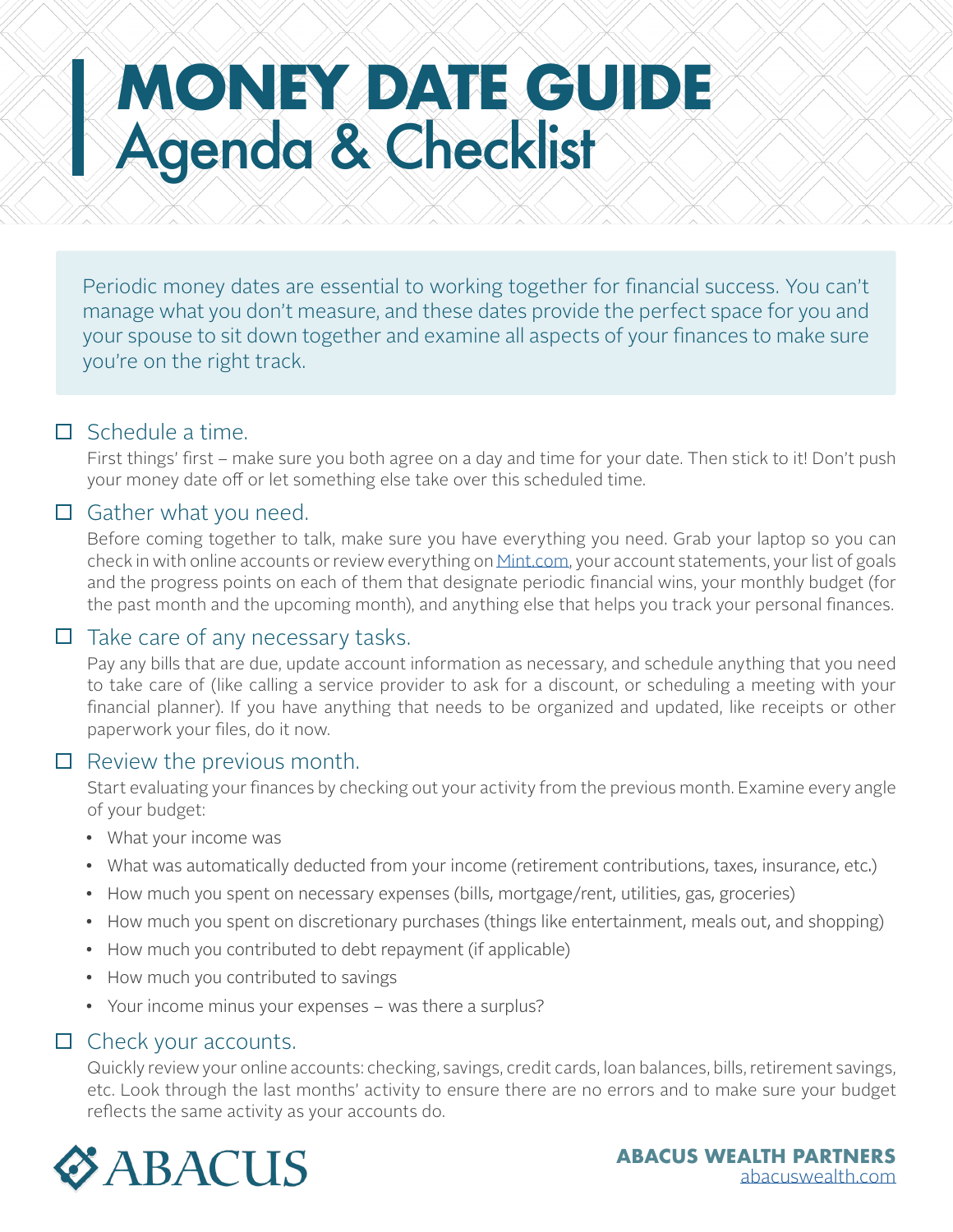## **MONEY DATE GUIDE** Agenda & Checklist

#### $\Box$  Track everything.

Conclude analyzing your finances by tracking everything. Include savings, debts, investments, and income. Then calculate your net worth. All these steps allow you to see the details and the big picture on your finances.

#### $\Box$  Discuss the numbers.

Once you have the most recent numbers, take a moment to talk about them. Did you overspend in any of your budget categories? Why? Is there anything you can agree to do for next month that will help you cut back on costs and spending? Or maybe you had a budget surplus. Can you identify how you were able to save more than you expected? How can you do that again next month? Be sure to transfer that money over to savings or debt repayments, as well!

#### $\Box$  Examine financial goals.

Next, look at how these numbers affected your current goals. If you were able to put another repayment toward your debt, look at how you're chipping away at the total. If you contributed to retirement, note how much is in your nest egg now. Keep track of these numbers and use them to track your progress during future money dates.

#### $\Box$  Talk about your goals.

When you record how much progress you've made, see if it's time to celebrate a financial win. If it is, make plans to do so! If not, take a moment to talk about your goals and why they're important to you. You can help keep each other motivated and remind one another why you're working hard to save up to buy a house, or to prepare financially to start a family, or to build up your emergency savings so you have the stability to try something like starting your own business or taking a year to travel the world.

### $\Box$  Check in with each other.

Now is also a good time to check in not just with the numbers, but with each other. Make sure you give one another a moment to talk about their thoughts and opinions on the state of your finances. Share any suggestions for improvements, or express if something's bothering you.

#### $\Box$  Make adjustments.

If you need to make changes in the next month, make a plan to do so.

## Things to Remember

Remain open and honest during your dates, and don't hold anything back – but remember that you're a team, and you're working toward financial success together. Take turns talking and listening, and never try to keep secrets or hide something from each other.

Working towards your biggest financial goals takes time and hard work. Encourage and support each other, and be there for one another. By taking action, you're making excellent progress toward working your wealth and accomplishing what's most important to you. You've got this!

#### **ABACUS WEALTH PARTNERS** [abacuswealth.com](http://www.abacuswealth.com)